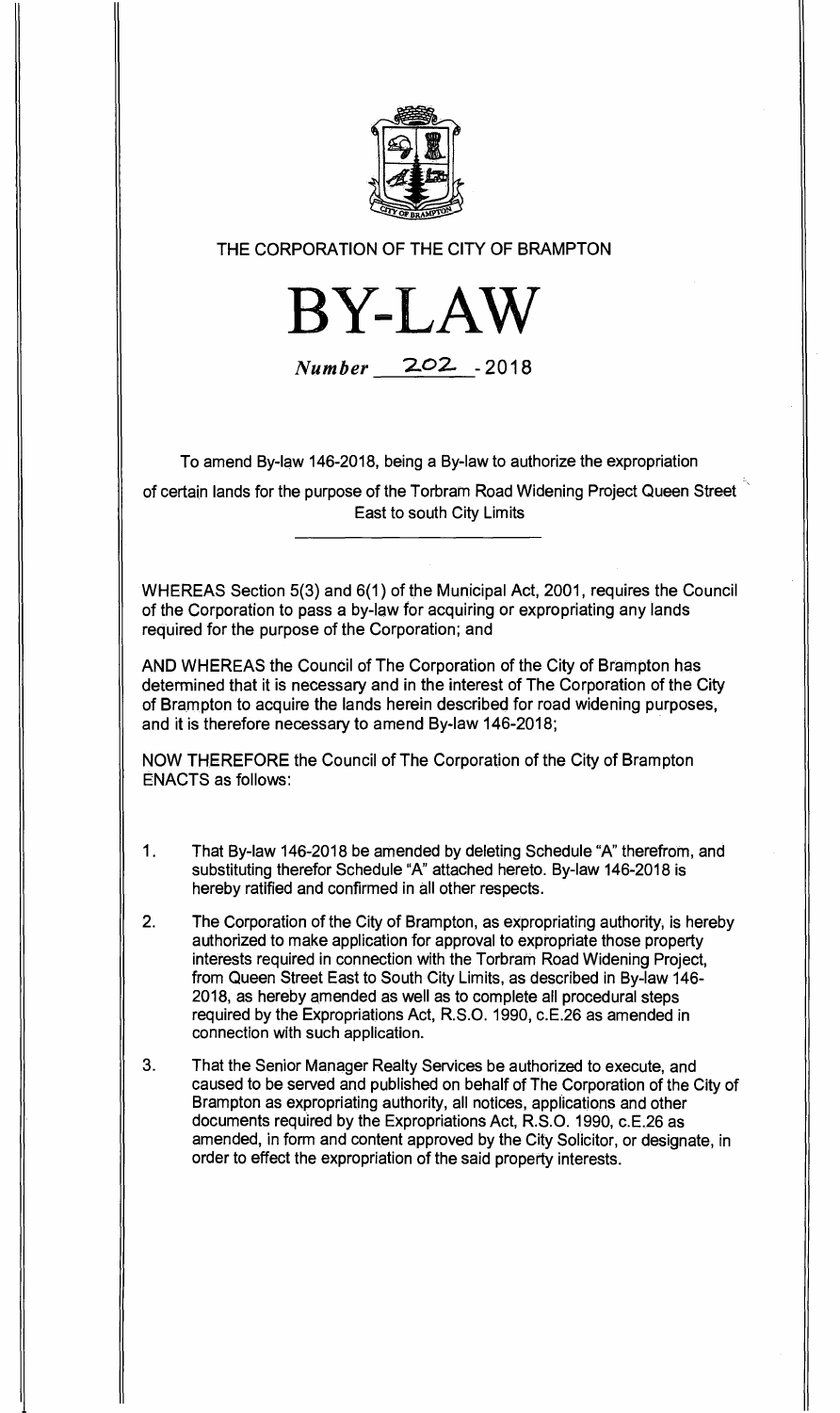**ENACTED and PASSED this 12th day of September, 2018.** 

| Approved as to<br>form.    |
|----------------------------|
| 2018/09/04                 |
| C. Pratt                   |
|                            |
|                            |
| Approved as to<br>content. |
| 2018/09/04                 |



**Peter Fay, City Clerk** 

(AR08500)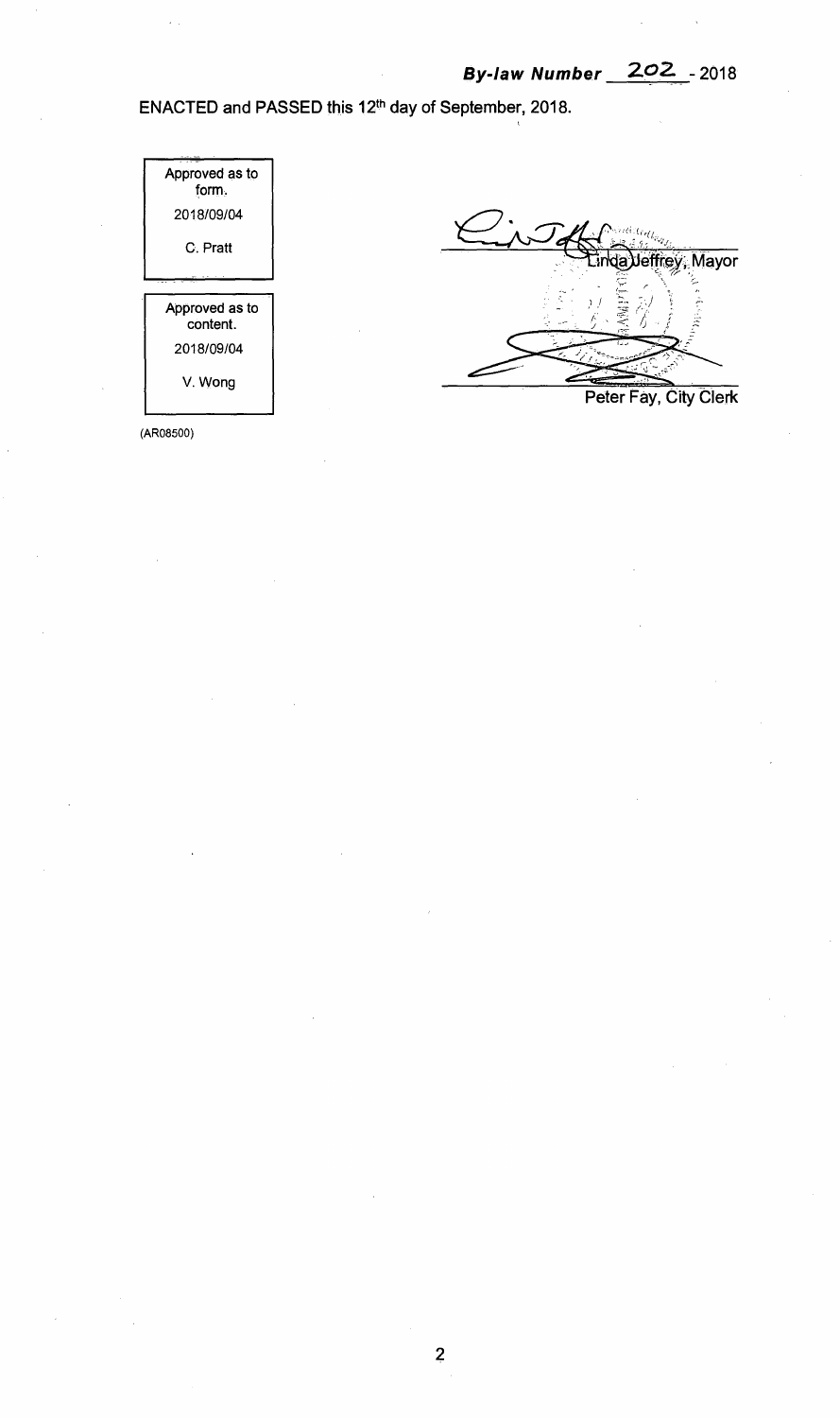## **Schedule "A"**

## **Summary of property interests to be expropriated in connection with the Torbram Road Widening from Queen Street East to South City Limits**

| <b>Municipal Address in</b><br><b>Brampton and PIN</b> | <b>Property Description (Legal</b><br><b>Description</b> )                          | <b>Property Interests</b><br>Required <sup>*</sup>                                              | <b>Reference</b><br>Plan and<br>Part(s)                                                                |
|--------------------------------------------------------|-------------------------------------------------------------------------------------|-------------------------------------------------------------------------------------------------|--------------------------------------------------------------------------------------------------------|
| 9195 Torbram Road<br>PIN 14207-0036                    | Part Lot 6, Con 6, EHS<br>Chinguacousy Save and Except<br>Part 3 and 4, 43R-20449   | Permanent Hydro<br>Easement                                                                     | Part 4 on<br><b>Plan 43R-</b><br>37770                                                                 |
| 9195 Torbram Road<br>PIN 14207-0153                    | Part Block 1, Plan 43M-875,<br>designated as Parts 1, 4 and 5,<br>43R25906          | Permanent Hydro<br>Easement                                                                     | Parts 1, 2<br>and 3 on<br><b>Plan 43R-</b><br>37770                                                    |
| 9185 Torbram Road<br>PIN 14207-0039                    | Part of Lot 6, Con 6, EHS,<br>Chinguacousy, Designated as<br>Parts 1 & 2, 43R-11127 | <b>Fee Simple</b><br>Permanent Hydro<br>Easement<br><b>Temporary 2-Year Grading</b><br>Easement | Parts 11 and<br>$12 \,$<br>Parts 9, 10,<br>13 and 14<br>Parts 10 and<br>13<br>All on Plan<br>43R-37770 |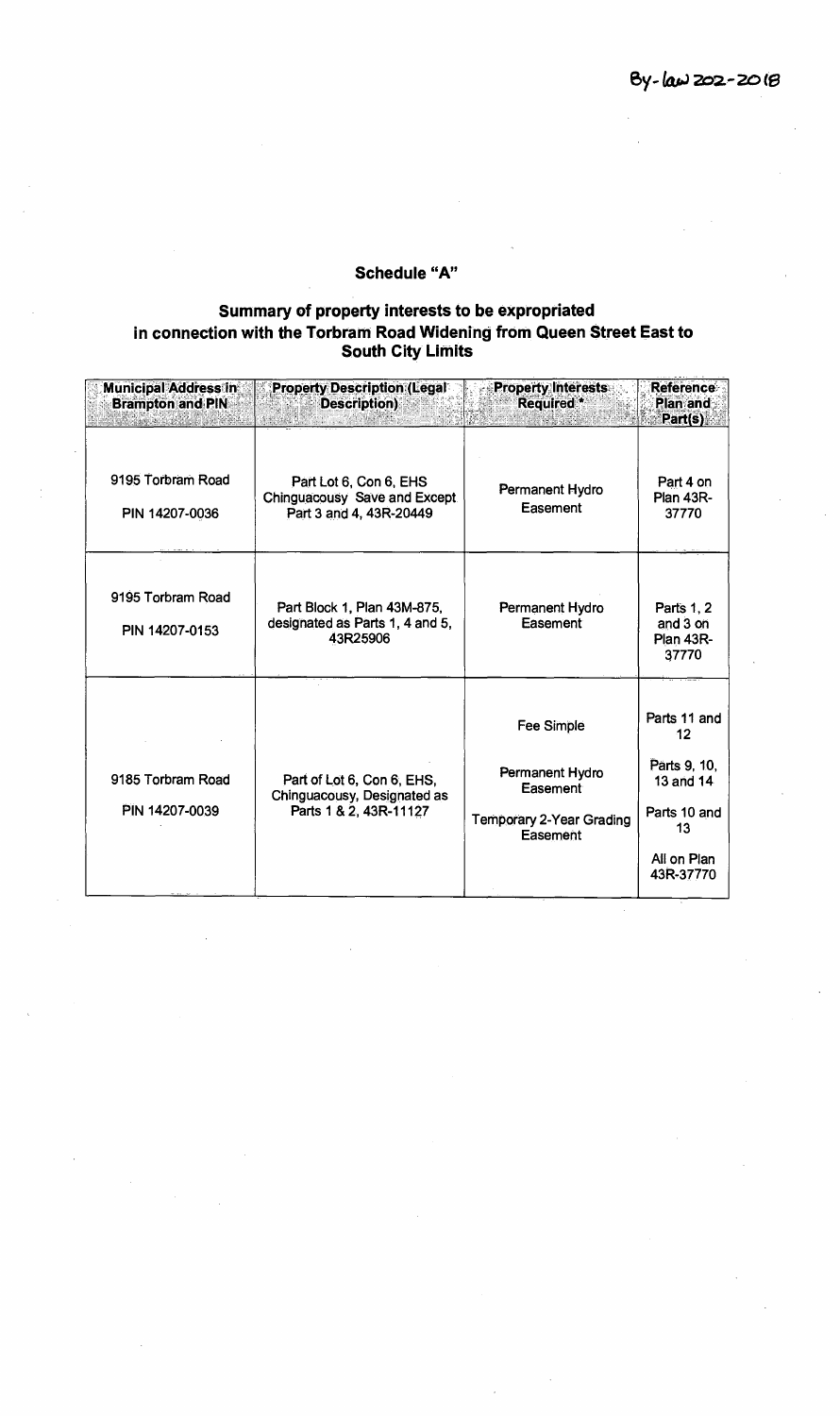| <b>Municipal Address in</b><br><b>Brampton and PIN</b> | <b>Property Description (Legal</b><br><b>Description</b> )                                      | <b>Property Interests</b><br>Required:             | Reference<br>Plan and<br>Part(s)                                                                                                                                                              |
|--------------------------------------------------------|-------------------------------------------------------------------------------------------------|----------------------------------------------------|-----------------------------------------------------------------------------------------------------------------------------------------------------------------------------------------------|
| 9185 Torbram Road<br>PIN 14207-0040                    |                                                                                                 | Fee Simple                                         | Part 17<br>on Plan<br>43R-37770                                                                                                                                                               |
|                                                        | Part of Lot 6, Con 6, EHS,<br>Chinguacousy, as in RO601361<br>Except Part 1, 43R-4065           | Permanent Hydro<br>Easement                        | Parts 15 and<br>16 on Plan<br>43R-37770                                                                                                                                                       |
|                                                        |                                                                                                 | <b>Temporary 2-Year Grading</b><br>Easement        | Parts 15 and<br>16 on Plan<br>43R-37770<br>and Part 1<br>on Plan<br>43R-38321                                                                                                                 |
| 2200 Queen Street East<br>PIN 14197-0104               | Part Lot 6, Con 5 EHS<br>Chinguacousy, Designated as<br>Part 2, 43R-10619                       | Fee Simple<br>Temporary 2-year Grading<br>Easement | Part 27<br>Part 28<br>All on Plan<br>43R-37770                                                                                                                                                |
|                                                        |                                                                                                 | Permanent Hydro<br>Easement                        | Parts 1, 3, 4,<br>6, 8, 9, 10,<br>11, 12, 15,<br>16, 17, 18,<br>20, 21, 22,<br>23 and 24<br>on Plan<br>43R-37768                                                                              |
| 8925 Torbram Road<br>PIN 14024-0249                    | Part Blocks B and W Plan 977<br>Chinguacousy, Designated as<br>Parts 1, 2, 22 to 38, 43R-34972, | <b>Temporary 2-year Grading</b><br>Easement        | Parts 1, 2, 3,<br>4, 5, 6, 7,8,<br>9, 10, 11,<br>12, 13, 14,<br>15, 16,<br>17,18 19,<br>20,21,22,23<br>and 24 on<br><b>Plan 43R-</b><br>37768<br>And<br>Parts 1 and<br>2 on Plan<br>43R-38332 |

2

l,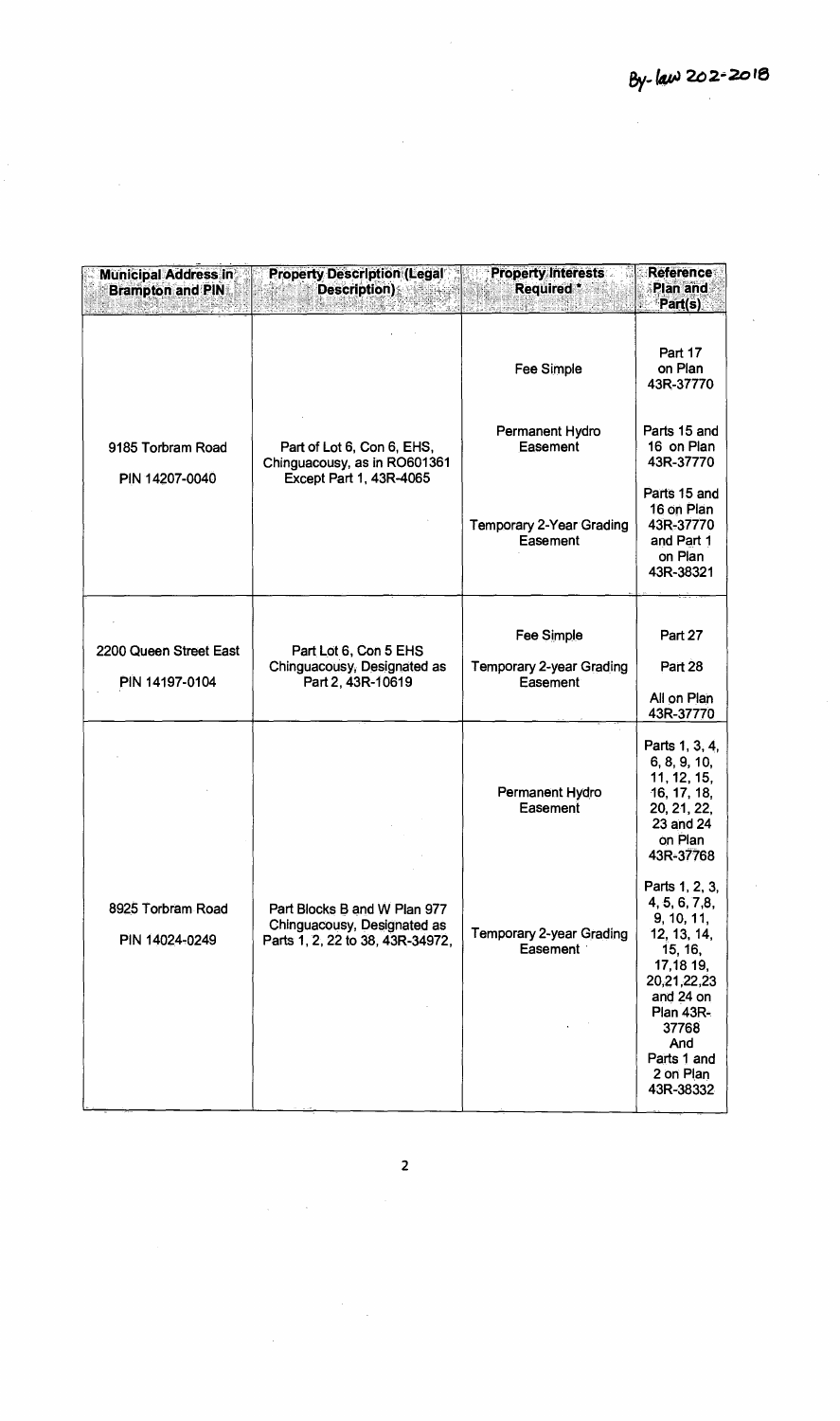| <b>Municipal Address in</b><br><b>Brampton and PIN</b> | <b>Property Description (Legal</b><br><b>Description</b> )                                                   | <b>Property Interests</b><br>Required:      | <b>Reference</b><br><b>Plan and</b><br>Part(s)                                                                                                                                                                                                                                                                                                                                |
|--------------------------------------------------------|--------------------------------------------------------------------------------------------------------------|---------------------------------------------|-------------------------------------------------------------------------------------------------------------------------------------------------------------------------------------------------------------------------------------------------------------------------------------------------------------------------------------------------------------------------------|
|                                                        |                                                                                                              | Fee Simple                                  | Parts 37, 38,<br>50, 51 and<br>52 on Plan<br>43R-37768                                                                                                                                                                                                                                                                                                                        |
| 8875 Torbram Road<br>PIN 14024-0250                    | Part Blocks B and W Plan 977<br>Chinguacousy, Designated as<br>Parts 3 To 21, 39 To 73, 83, 84,<br>43R-34972 | Permanent Hydro<br>Easement                 | Parts 25, 26,<br>27, 28, 29,<br>30, 31, 32,<br>33, 34, 35,<br>36, 39, 40,<br>41, 42, 43,<br>44, 45, 46,<br>47, 48, 49,<br>53, 54, 55,<br>56, 57, 58,<br>59, 60, 61,<br>62, 63, 64,<br>65, 66, 67,<br>68, 69, 70,<br>71, 72, 73,<br>74, 75, 76,<br>77, 78, 79,<br>80, 81, 82,<br>83, 84, 85,<br>86, 87, 88,<br>89, 90, 91,<br>92, 93, 94,<br>95 and 96<br>on Plan<br>43R-37768 |
|                                                        |                                                                                                              | <b>Temporary 2-year Grading</b><br>Easement | Parts 25, 26,<br>27, 28, 29,<br>30, 31, 32,<br>33, 34, 35,<br>36, 39, 40,<br>41, 42, 43,<br>44, 45, 46,<br>47, 48, 49,<br>53, 54, 55,<br>56, 57, 58,<br>59, 60, 61,<br>62, 63, 64,<br>65, 66, 67,<br>68, 69, 70,<br>71, 72, 73,<br>74, 75, 76,<br>77, 78, 79,<br>80, 81, 82,<br>83, 84, 85,<br>86, 87, 88,<br>89, 90, 91,                                                     |

 $\ddot{\phantom{a}}$ 

l,

3

 $\hat{\mathcal{A}}$ 

 $\bar{\beta}$ 

 $\hat{\mathcal{A}}$ 

 $\hat{\mathcal{A}}$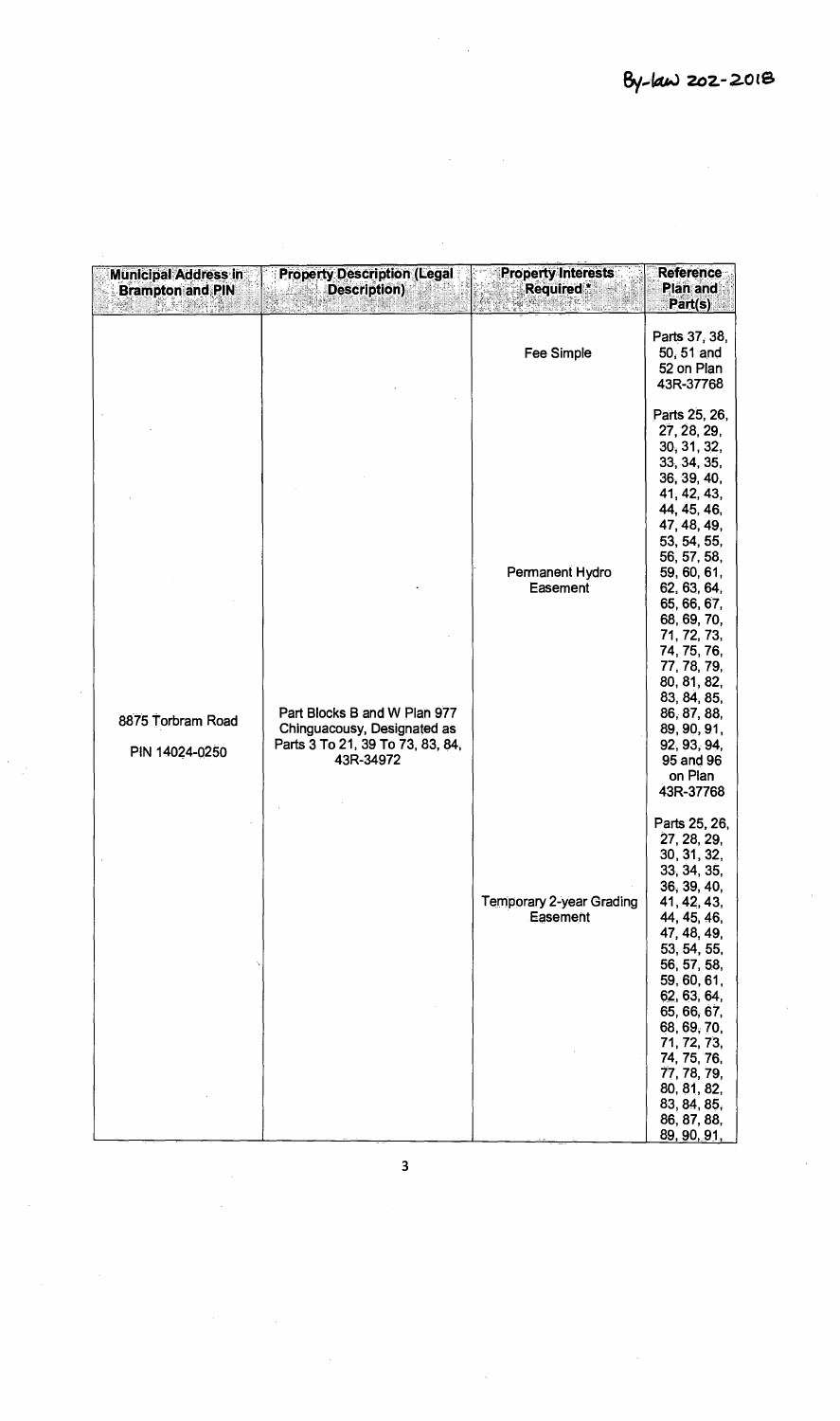| <b>Municipal Address in</b><br><b>Brampton and PIN</b> | <b>Property Description (Legal</b><br><b>Description</b> )                                                                                                                | <b>Property Interests</b><br>Required*                                                          | <b>Reference</b><br>Plan and<br>Part(s)                                                                                                                                                        |
|--------------------------------------------------------|---------------------------------------------------------------------------------------------------------------------------------------------------------------------------|-------------------------------------------------------------------------------------------------|------------------------------------------------------------------------------------------------------------------------------------------------------------------------------------------------|
|                                                        |                                                                                                                                                                           |                                                                                                 | 92, 93, 94,<br>95 and 96<br>on Plan<br>43R-37768<br>and                                                                                                                                        |
|                                                        |                                                                                                                                                                           |                                                                                                 | Parts 3 and<br>4, on Plan<br>43R-38332                                                                                                                                                         |
|                                                        |                                                                                                                                                                           |                                                                                                 | on Plan<br>43R-37768                                                                                                                                                                           |
| 250 Summerlea Road<br>PIN 14024-0005                   | Part Blocks A and V Plan 977<br>Chinguacousy; Designated as<br>Part 1, 43R-979, Part 1, 43R-<br>4313, Parts 1 & 2, 43R-7426,<br>Parts 1 & 2, 43R-7602, Part 2,<br>43R9654 | <b>Fee Simple</b><br>Permanent Hydro<br>Easement<br><b>Temporary 2-year Grading</b><br>Easement | Part 1 on<br>Plan<br>43R-37766<br>Parts 2, 3, 4,<br>5, 6, 7, 8<br>and 9 on<br>Plan<br>43R-37766<br>Parts 2, 3, 4,<br>5 and 9 on<br>Plan<br>43R-37766<br>and<br>Part 1, on<br>Plan<br>43R-38320 |
| 8705 Torbram Road<br>PIN 14024-0228                    | Part Blocks A and V, Plan 977,<br>Designated as Parts 2, 3, 4,<br>43R25437                                                                                                | Permanent Hydro<br>Easement                                                                     | Parts 10,11<br>and 12 on<br>Plan 43R-<br>37766                                                                                                                                                 |

4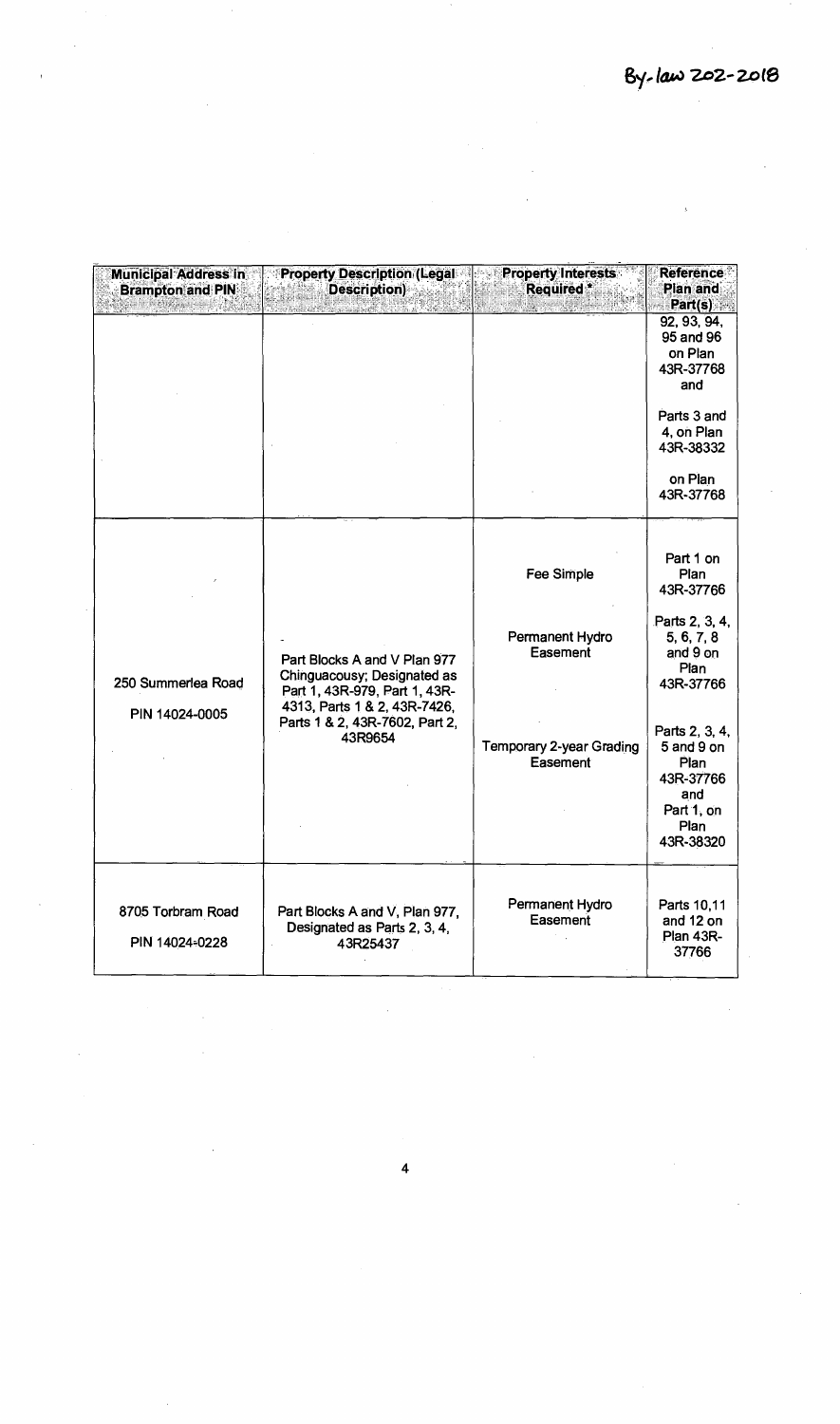| <b>Municipal Address in</b><br><b>Brampton and PIN</b> | <b>Property Description (Legal</b><br>Description)                                         | <b>Property Interests</b><br>Required *     | Reference:<br>Plan and<br>Part(s)                                                |
|--------------------------------------------------------|--------------------------------------------------------------------------------------------|---------------------------------------------|----------------------------------------------------------------------------------|
| 8705 Torbram Road                                      |                                                                                            | Fee Simple<br>Permanent Hydro<br>Easement   | - A<br>Part 13 and<br>20<br>Parts 14, 15,<br>16, 17, 18,<br>19, 21, 22<br>and 23 |
| PIN 14024-0230                                         | Part Blocks A and V, Plan 977                                                              | Temporary 2-year Grading<br>Easement        | Parts 16, 17,<br>18, 19, 21<br>and 22<br>All on Plan<br>43R-37766                |
|                                                        |                                                                                            | Fee Simple                                  | Parts 24 and<br>25                                                               |
| 1000 Clark Boulevard<br>PIN 14024-0015                 | Part Blocks A, LL and V, Plan<br>977 Chinguacousy, Designated<br>as Parts 1 & 2, 43R-8602, | Permanent Hydro<br>Easement                 | Parts 26, 27,<br>28, 29, 30,<br>31, 32 and<br>33                                 |
|                                                        | designated as Parts 1 & 2, 43R-<br>10026                                                   | <b>Temporary 2-year Grading</b><br>Easement | Parts 26, 29,<br>30 and 33                                                       |
|                                                        |                                                                                            |                                             | All on Plan<br>43R-37766                                                         |

 $\frac{1}{2}$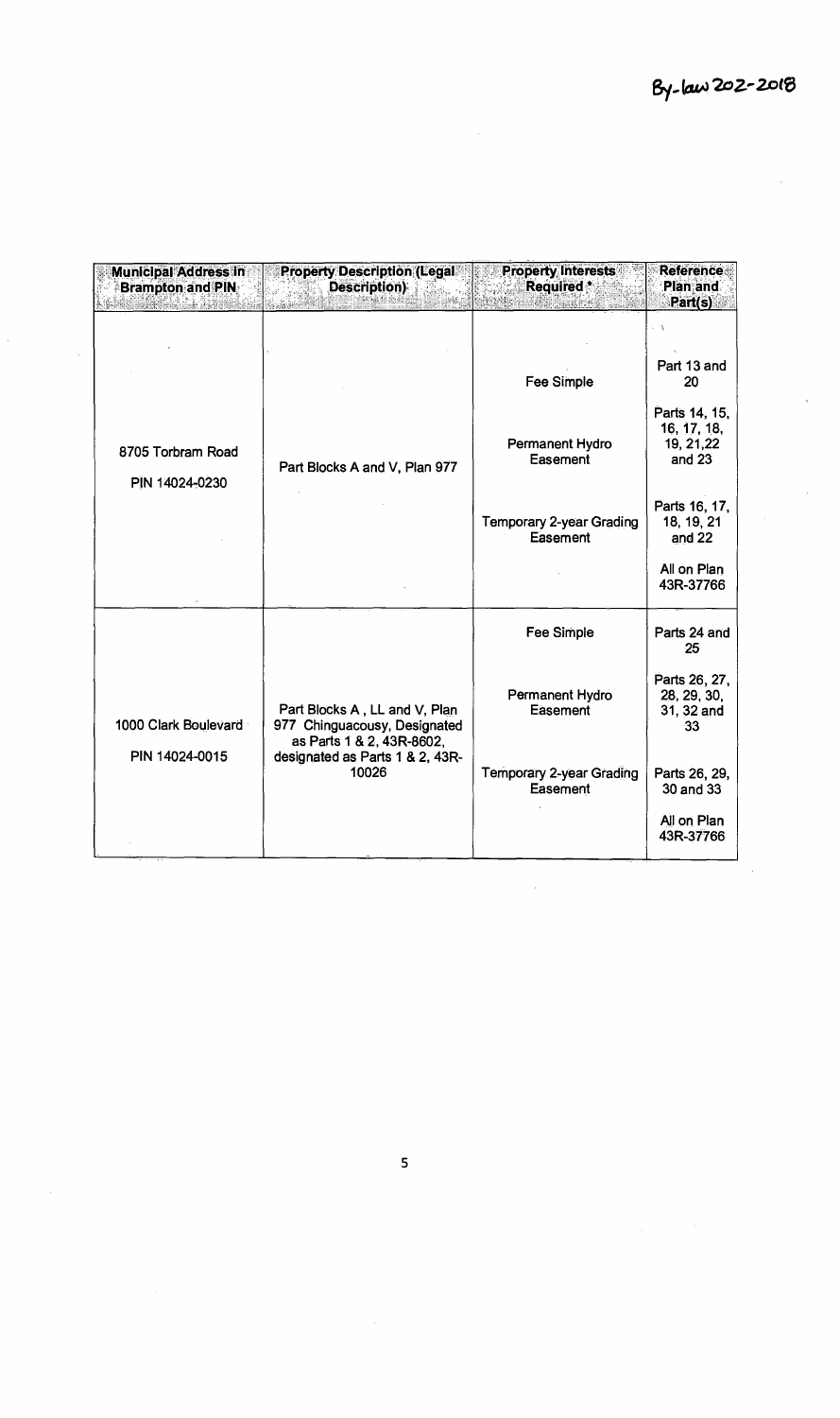| <b>Municipal Address in</b><br><b>Brampton and PIN</b> | <b>Property Description (Legal</b><br>Description)                                                                      | <b>Property Interests</b><br><b>Required</b> : | <b>Reference:</b><br>Plan and<br>Part(s)                             |
|--------------------------------------------------------|-------------------------------------------------------------------------------------------------------------------------|------------------------------------------------|----------------------------------------------------------------------|
|                                                        |                                                                                                                         | Fee Simple                                     | Parts 1 and<br>7                                                     |
| 1055 Clark Boulevard<br>PIN 14025-0005                 | Part Blocks MM, S and U, PL<br>977 Chinguacousy, Designated<br>as Parts 1 & 2, 43R-1703,<br>Designated as Parts 1 to 5, | Permanent Hydro<br>Easement                    | Parts 2, 3, 4,<br>5, 6, 8, 9,<br>10, 11, 12,<br>13, 14, 15<br>and 16 |
|                                                        | 43R8974, Designated as Part 1,<br>43R1361                                                                               | <b>Temporary 2-year Grading</b><br>Easement    | Parts 2, 4, 5,<br>6, 8, 9, 11,<br>12, 16 and<br>17                   |
|                                                        |                                                                                                                         |                                                | All on Plan<br>43R-37767                                             |
|                                                        |                                                                                                                         | Fee Simple                                     | Part 29<br>Parts 19, 20,                                             |
| 8555 Clark Boulevard                                   | Part Blocks S and U Plan 977<br>Chinguacousy, Designated as<br>Parts 1 to 3, 43R-14683                                  | Permanent Hydro<br>Easement                    | 21, 22, 23,<br>24, 25, 26,<br>27 and 28                              |
| PIN 14025-0031                                         |                                                                                                                         | Temporary 2-year Grading<br>Easement           | Parts 18, 19,<br>21, 22, 23,<br>24, 25, 26,<br>27 and 28             |
|                                                        |                                                                                                                         |                                                | All on Plan<br>43R-37767                                             |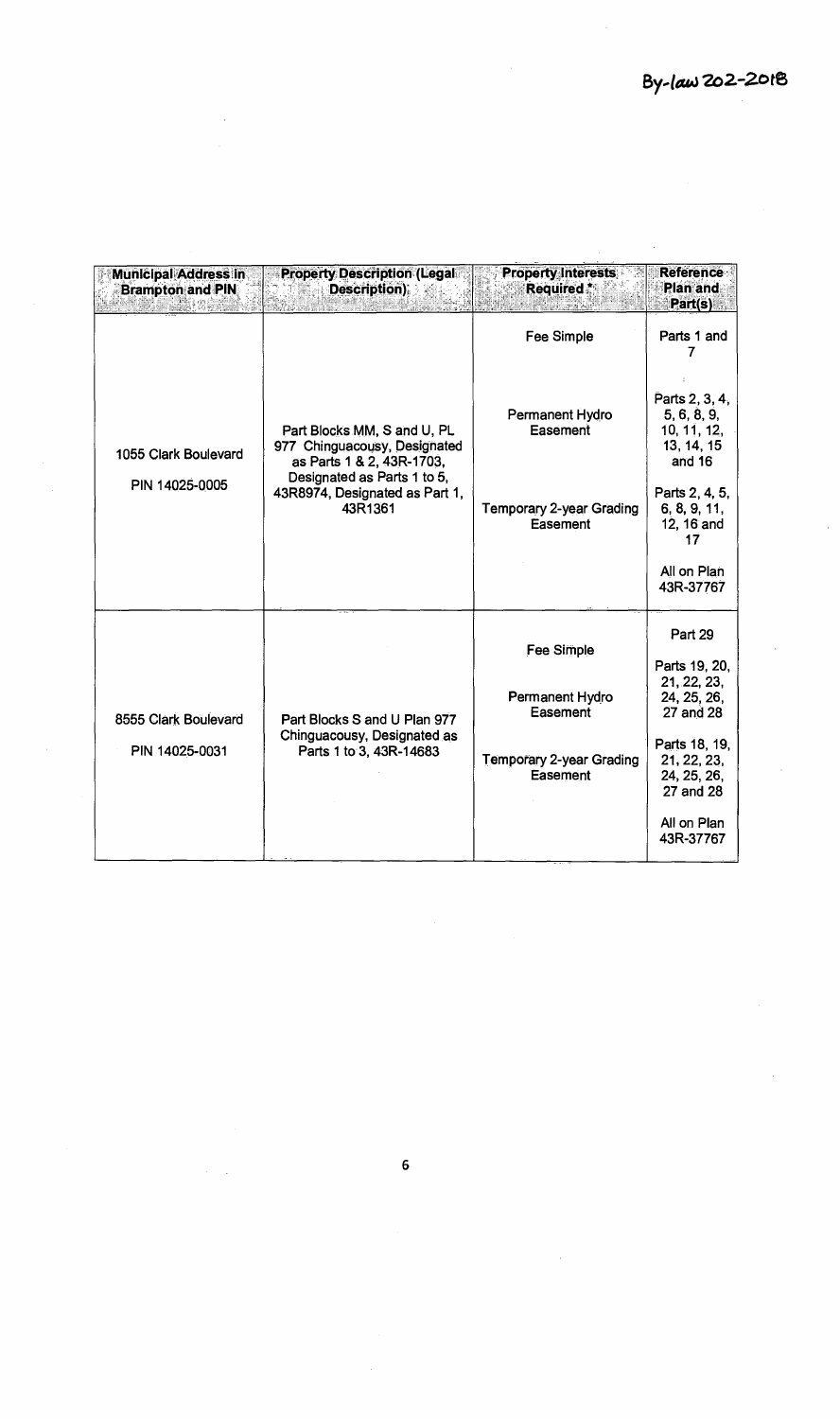$\sim$ 

 $\hat{\mathcal{A}}$ 

 $\hat{\mathcal{A}}$ 

| <b>Municipal Address in</b><br><b>Brampton and PIN</b> | <b>Property Description (Legallet)</b><br><b>Description</b> ) | <b>Property Interests</b><br>Required *     | Reference<br>Plan and<br>Part(s)                                               |
|--------------------------------------------------------|----------------------------------------------------------------|---------------------------------------------|--------------------------------------------------------------------------------|
|                                                        | Part Blocks S and U Plan 977<br>Chinguacousy                   | Fee Simple                                  | Parts 1 and<br>14                                                              |
| 240 Nuggett Court                                      |                                                                | Permanent Hydro<br>Easement                 | Parts 2, 3, 4,<br>5, 6, 7, 8, 9,<br>10, 11, 12,<br>13, 15 and<br>16            |
| PIN 14025-0029                                         |                                                                | <b>Temporary 2-year Grading</b><br>Easement | Parts 2, 3, 4,<br>5, 6, 7, 8, 9,<br>10, 11, 12,<br>13 and 15<br>All on Plan    |
|                                                        |                                                                |                                             | 43R-37765                                                                      |
|                                                        |                                                                | <b>Fee Simple</b>                           | Parts 17, 18<br>and 23                                                         |
| 140 Nuggett Court<br>PIN 14025-0028                    | Part Blocks S and U Plan 977<br>Chinguacousy, Designated as    | Permanent Hydro<br>Easement                 | Parts 19,<br>20, 21, 22,<br>24, 25, 26,<br>27, 28, 29,<br>30, 31, 32<br>and 33 |
|                                                        | Parts 1 to 4, 43R-15880                                        | <b>Temporary 2-year Grading</b><br>Easement | Parts 19, 20,<br>21, 22, 24,<br>25, 26, 27,<br>28 and 29                       |
|                                                        |                                                                |                                             | All on Plan<br>43R-37765                                                       |

 $\mathcal{L}^{\text{max}}_{\text{max}}$ 

 $\hat{\mathcal{A}}$ 

 $\hat{\mathcal{A}}$ 

 $\bar{z}$ 

 $\frac{1}{2}$ 

 $\hat{\mathcal{A}}$ 

 $\label{eq:2.1} \frac{1}{\sqrt{2}}\int_{\mathbb{R}^3}\frac{1}{\sqrt{2}}\left(\frac{1}{\sqrt{2}}\right)^2\frac{1}{\sqrt{2}}\left(\frac{1}{\sqrt{2}}\right)^2\frac{1}{\sqrt{2}}\left(\frac{1}{\sqrt{2}}\right)^2.$ 

 $\sim$ 

 $\hat{\mathcal{A}}$ 

 $\hat{\mathcal{A}}$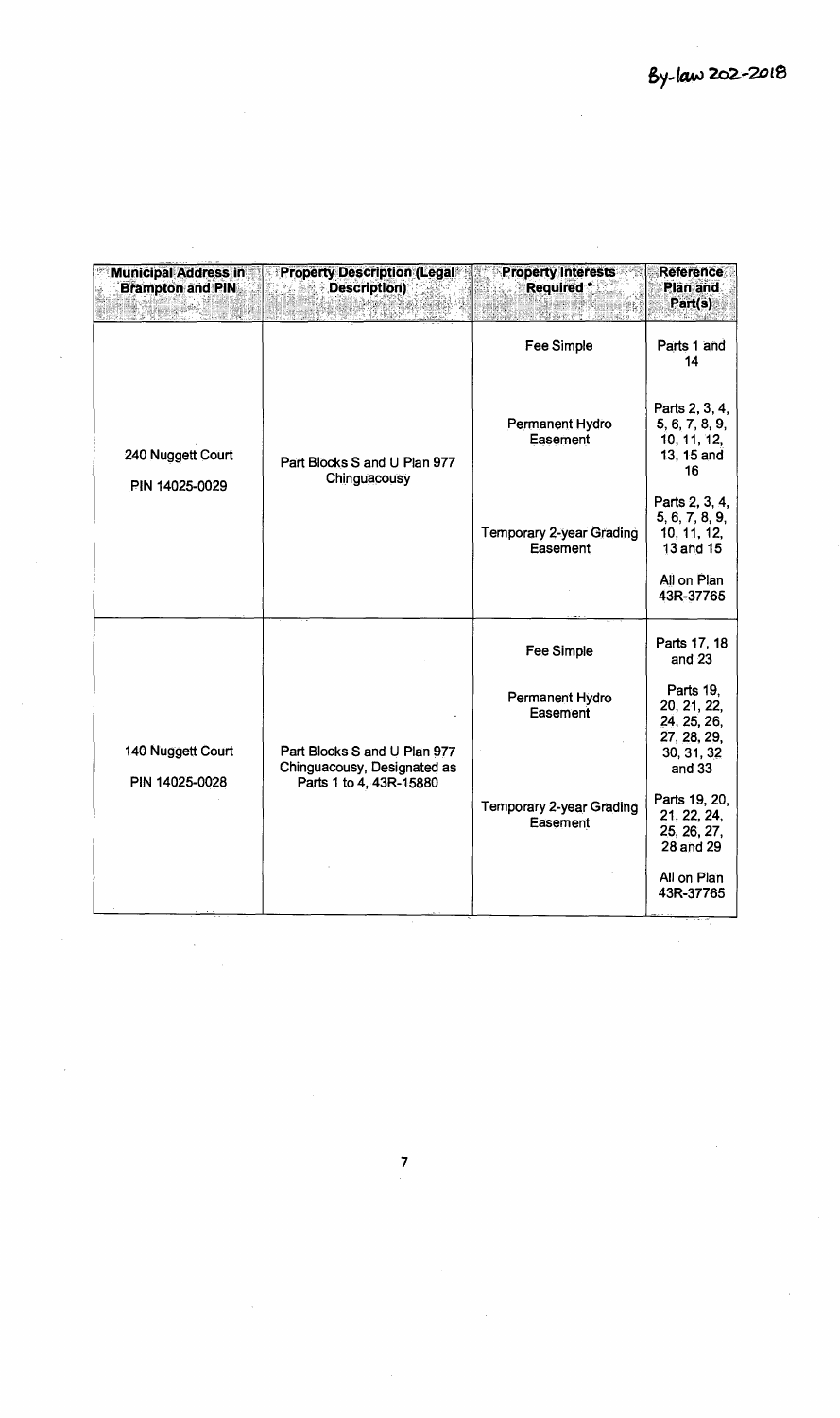| <b>Municipal Address In</b><br><b>Brampton and PIN</b> | <b>Property Description (Legal)</b><br>Description)<br>WT141. | <b>Property Interests</b><br>Required **<br>-44 | <b>Reference</b><br>Plan and<br>Part(s)                         |
|--------------------------------------------------------|---------------------------------------------------------------|-------------------------------------------------|-----------------------------------------------------------------|
|                                                        |                                                               | Fee Simple                                      | Parts 34 and<br>-36                                             |
| 116 Nuggett Court                                      | Part Block S and U Plan 977                                   | Permanent Hydro<br>Easement                     | Parts 35, 37,<br>38, 39, 40,<br>41, 42, 43<br>and 44            |
| PIN 14025-0027                                         | Chinguacousy, Designated as<br>Parts 22 & 23, 43R-14908       | Temporary 2-year Grading<br>Easement            | Parts 35, 37,<br>38, 39, 40,<br>42, 43 and<br>44                |
|                                                        |                                                               |                                                 | All on Plan<br>43R-37765                                        |
| 66 Nuggett Court                                       | Part Block S and U Plan 977                                   | Permanent Hydro<br>Easement                     | Parts 45, 46<br>and 47                                          |
| PIN 14025-0026                                         | Chinguacousy, Designated as<br>Parts 24 & 25, 43R-14908       | <b>Temporary 2-year Grading</b>                 | Part 45                                                         |
|                                                        |                                                               | Easement                                        | All on Plan<br>43R-37765                                        |
| 54 Nuggett Court                                       | Part Block S and U Plan 977                                   | Permanent Hydro<br>Easement                     | Parts 48, 49<br>and 50                                          |
| PIN 14025-0025                                         | Chinguacousy, Designated as<br>Parts 26 & 28, 43R-14908,      | <b>Temporary 2-year Grading</b><br>Easement     | Parts 48 and<br>49                                              |
|                                                        |                                                               |                                                 | All on Plan<br>43R-37765                                        |
| 10 Bramhurst Avenue                                    | Part of the common elements,                                  | Permanent Hydro<br>Easement                     | Parts 51, 52,<br>53, 54, 55,<br>56, 57, 58,<br>59, 60 and<br>61 |
| PIN 19356-0001                                         | Peel Condominium Plan No. 356                                 | <b>Temporary 2-year Grading</b><br>Easement     | Parts 51, 52,<br>53, 54, 56,<br>58 and 60                       |
|                                                        |                                                               |                                                 | All on Plan<br>43R-37765                                        |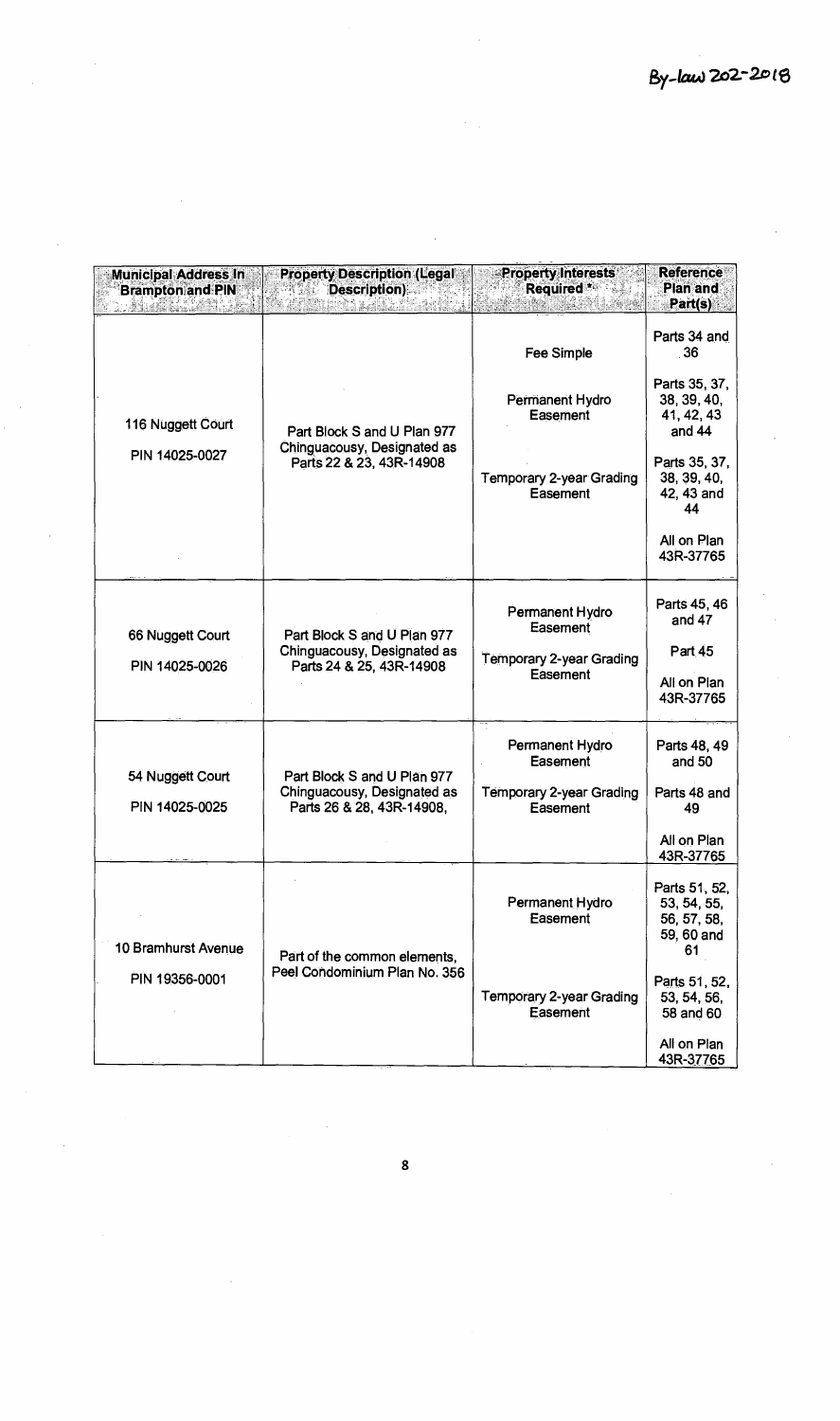| <b>Municipal Address in</b><br><b>Brampton and PIN</b> | <b>Property Description (Legal)</b><br><b>Description)</b>                                                   | <b>Property Interests</b><br>Required:                                                   | <b>Reference</b><br>Plan and<br>Part(s)                                                                                                    |
|--------------------------------------------------------|--------------------------------------------------------------------------------------------------------------|------------------------------------------------------------------------------------------|--------------------------------------------------------------------------------------------------------------------------------------------|
| 1 Ellerslie Road<br>PIN 19222-0001                     | Part of the common elements,<br>Peel Condominium Plan No. 222                                                | Temporary 2-year Grading<br>Easement                                                     | Part 30 on<br>Plan 43R-<br>37767                                                                                                           |
| 8550 Torbram Road<br>PIN 19347-0000                    | Part of the common elements,<br>Peel Condominium Plan No. 347                                                | <b>Fee Simple</b><br>Permanent Hydro<br>Easement<br>Temporary 2-year Grading<br>Easement | Part 33 on<br>Plan<br>43R-37767<br>Parts 31 and<br>34 on Plan<br>43R-37767<br>Part 31,32,<br>and 33, on<br><b>Plan</b><br>43R-37767<br>and |
|                                                        |                                                                                                              |                                                                                          | Parts 1, 2<br>and 3, on<br><b>Plan</b><br>43R-38323                                                                                        |
| 8450 Torbram Road<br>PIN 14204-0488                    | Part Block A Plan 809,<br>Designated as Part 1 Plan 43R-<br>22527, Save & Except Parts 1, 2<br>& 3 43R-29066 | <b>Fee Simple</b><br>Permanent Hydro<br>Easement<br>Temporary 2-year Grading<br>Easement | Part 62<br>Parts 65 and<br>66<br>Parts 63, 64<br>and 65<br>All on Plan<br>43R-37765                                                        |

**9** 

 $\mathcal{L}$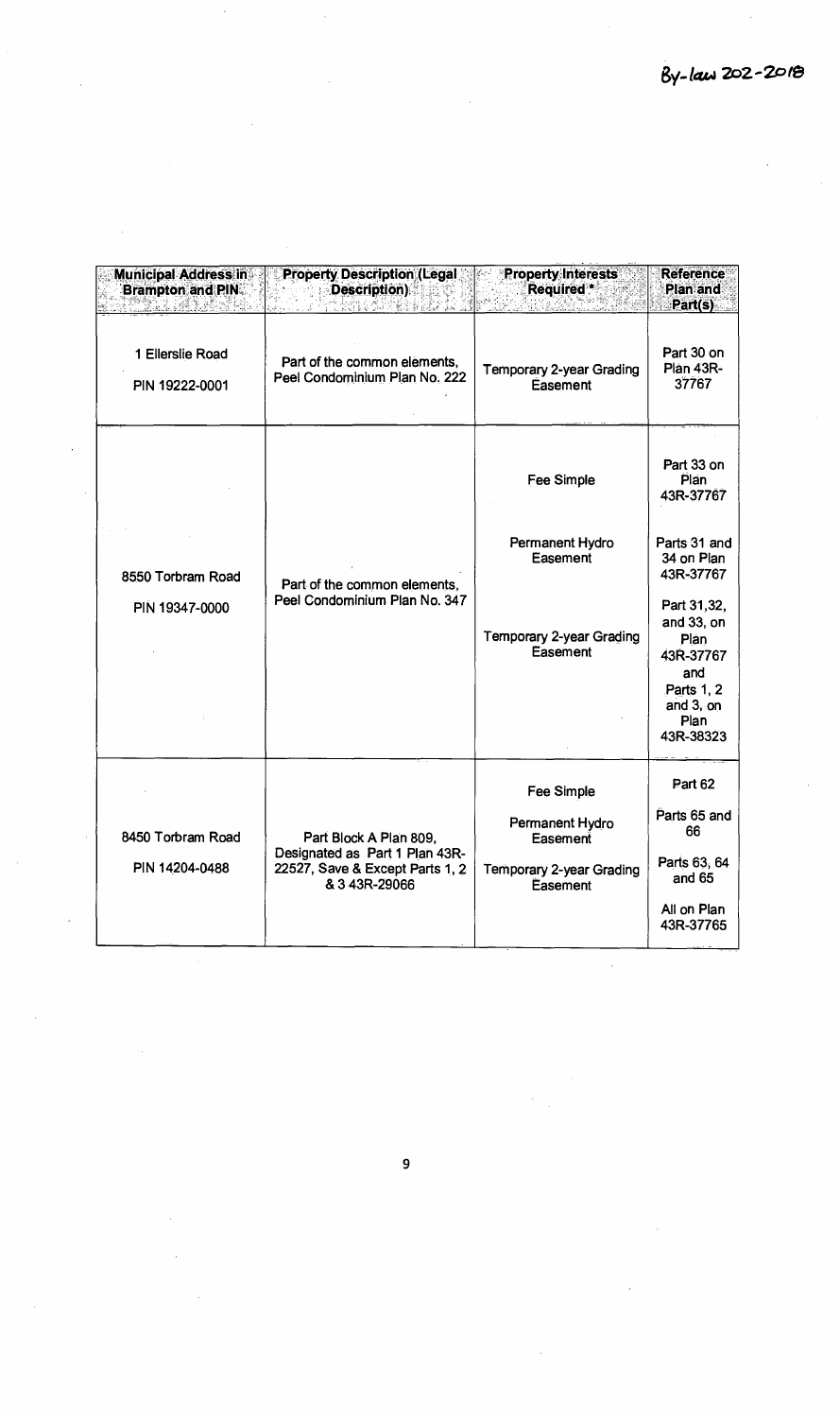| <b>Municipal Address in</b><br><b>Brampton and PIN</b> | <b>Property Description (Legal:</b><br><b>Description)</b>                        | <b>Property Interests</b><br>Required *                                                  | <b>Reference</b><br>Plan and<br>Part(s)                                                |
|--------------------------------------------------------|-----------------------------------------------------------------------------------|------------------------------------------------------------------------------------------|----------------------------------------------------------------------------------------|
|                                                        |                                                                                   | Fee Simple                                                                               | Parts 29 and<br>35                                                                     |
| 152 East Drive<br>PIN 14202-0261                       | Part Block B, I and N Plan 848,<br>(Chinguacousy), Designated as                  | Permanent Hydro<br>Easement                                                              | Parts 26, 27,<br>28, 30, 31,<br>32, 33, 34,<br>36, 37, 39,<br>40, 41, 42,<br>43 and 44 |
|                                                        | Parts 1, 2 & 3, 43R-9054                                                          | <b>Temporary 2-year Grading</b><br>Easement                                              | Parts 26, 28,<br>36 and 38<br>All on Plan<br>43R-37764                                 |
| 8177 Torbram Road<br>PIN 14025-0098                    | Block 21, Plan 43M-643,                                                           | <b>Temporary 2-year Grading</b><br>Easement                                              | Parts 1 and<br>2 on Plan<br>43R-37764<br>and<br>Parts 1 and<br>2, on Plan<br>43R-38324 |
| 8114 Torbram Road<br>PIN 14202-0123                    | Part Lot 2, Concession 5, EHS<br>(Chinguacousy), Designated as<br>Part 5, 43R-626 | Fee Simple<br>Permanent Hydro<br>Easement<br><b>Temporary 2-year Grading</b><br>Easement | Part 18<br>Parts 19, 20,<br>and 22<br>Parts 19 and<br>21<br>All on Plan<br>43R-37764   |
| 3 Walker Drive<br>PIN 14025-0122                       | Block 6, Plan 43M-643,                                                            | Fee Simple<br><b>Temporary 2-year Grading</b><br>Easement                                | Part 10<br>Parts 8 and<br>9<br>All on Plan<br>43R-37764                                |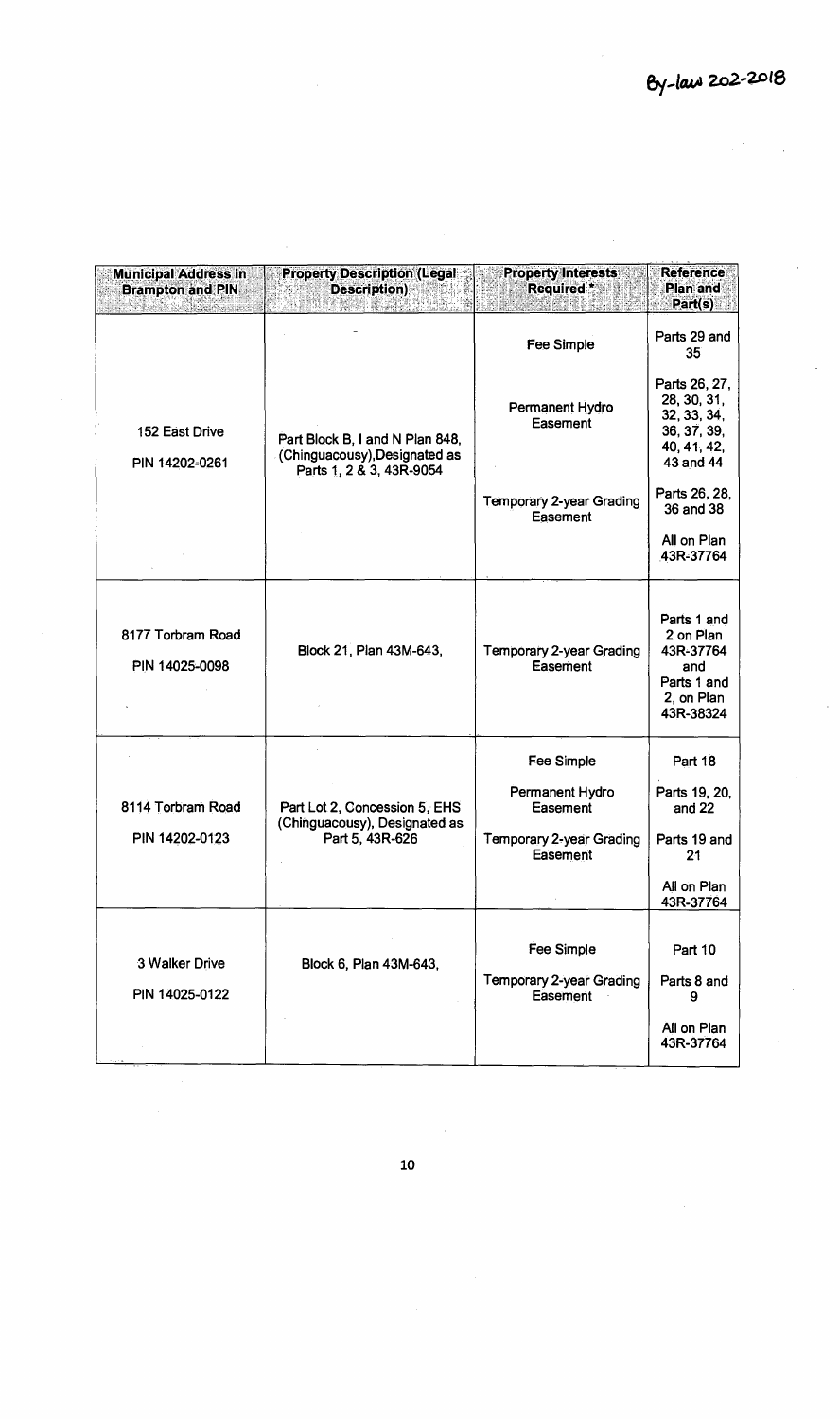$\hat{\mathcal{A}}$ 

| <b>Municipal Address in</b><br><b>Brampton and PIN</b>    | <b>Property Description (Legal)</b><br>Description)                                                                                                           | <b>Property Interests</b><br><b>Required</b>                        | <b>Reference</b><br><b>Plan and</b><br>Part(s)                                                                                                    |
|-----------------------------------------------------------|---------------------------------------------------------------------------------------------------------------------------------------------------------------|---------------------------------------------------------------------|---------------------------------------------------------------------------------------------------------------------------------------------------|
| No assigned Municipal<br><b>Address</b><br>PIN 14025-0123 | Block 7, Plan 43M-643                                                                                                                                         | Fee Simple<br><b>Temporary 2-year Grading</b><br>Easement           | Part 11<br>Part 12<br>All on Plan<br>43R-37764                                                                                                    |
| 2550 Steeles Avenue<br>East<br>PIN 14025-0306             | Part Block 8, Plan 43M-643,<br>Designated as Parts 1 & 2, 43R-<br>22074 Save and Except Parts 3,<br>4, 19 to 24, 43R-33960                                    | Fee Simple<br><b>Temporary 2-year Grading</b><br>Easement           | Part 3<br>Parts 1 and<br>2<br>All on Plan<br>43R-37769                                                                                            |
| 8050 Torbram Road<br>PIN 14202-0267                       | Part Block D, H and M<br>(Chinguacousy), Plan 848,<br>Designated as Parts 1, 2 & 3,<br>43R-820                                                                | Permanent Hydro<br>Easement<br>Temporary 2-year Grading<br>Easement | Parts 45,<br>46 and 47<br>on Plan<br>43R-37764<br>Parts 45,46<br>and 47, on<br>Plan<br>43R-37764<br>and<br>Parts 5 and<br>6, on Plan<br>43R-38324 |
| No assigned Municipal<br><b>Address</b><br>PIN 14202-0254 | Part Block E and H,<br>(Chinguacousy), Plan 848,<br>designated as Part 1,<br>43R-11395, Block D<br>(Chinguacousy), Plan 766                                   | Permanent Hydro<br>Easement                                         | Part 48 on<br>Plan<br>43R-37764                                                                                                                   |
| 8030 Torbram Road<br>PIN 14202-0610                       | Part Block F, G and H<br>(Chinguacousy), Plan 848,<br>Designated as Parts 1 TO 4,<br>43R-664 & Parts 1 & 2, 43R-<br>1484, Save & Except, Part 2,<br>43R-33955 | Permanent Hydro<br>Easement<br>Temporary 2-year Grading<br>Easement | Parts<br>4, 6 and 7<br>Parts 4 and<br>5<br>All on Plan<br>43R-37769                                                                               |

 $\bar{\beta}$ 

 $\ddot{\phantom{1}}$ 

 $\hat{\mathcal{A}}$ 

 $\bar{z}$